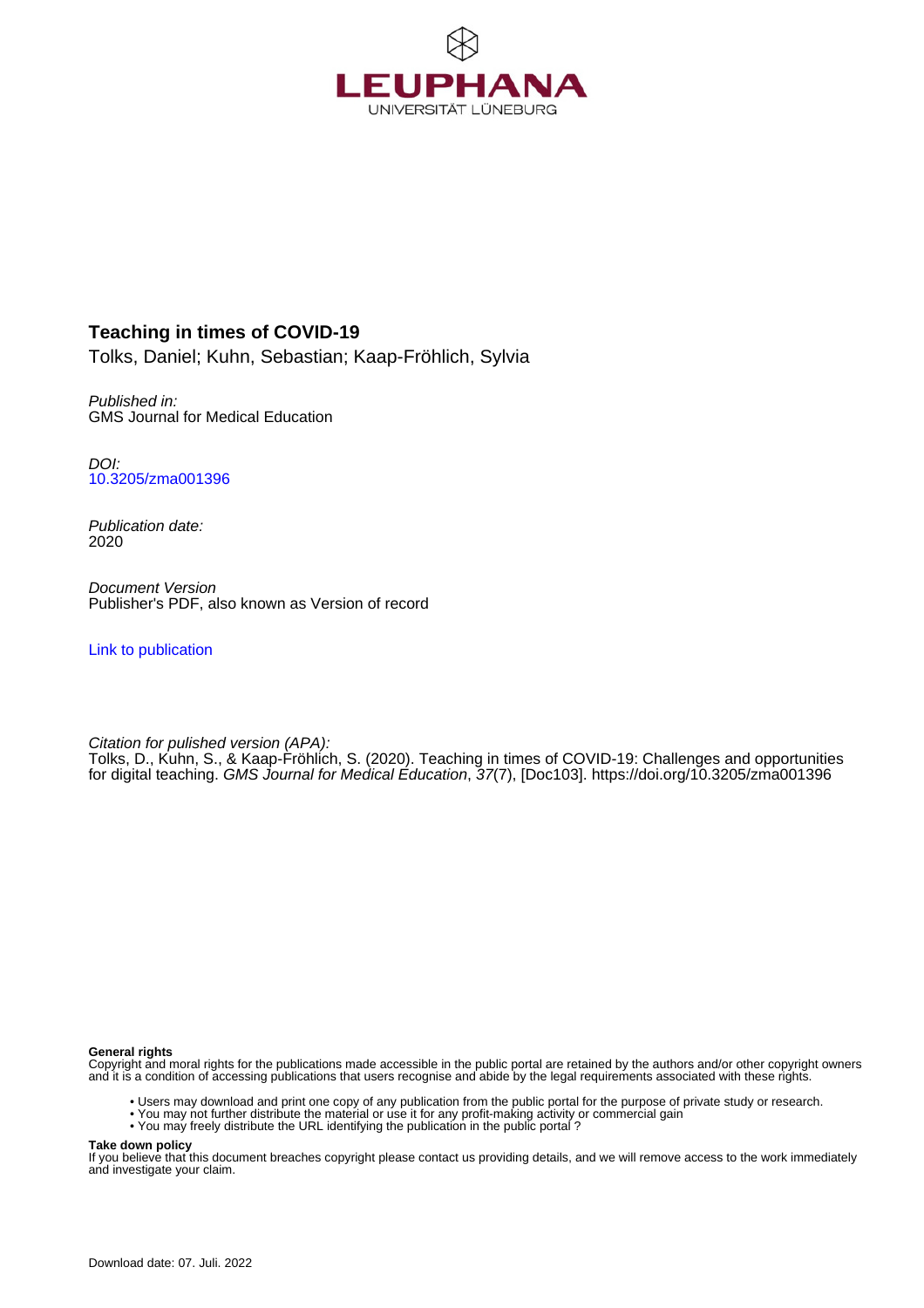# Teaching in times of COVID-19. Challenges and opportunities for digital teaching

### Daniel Tolks<sup>1,2</sup> Sebastian Kuhn<sup>3</sup> Sylvia Kaap-Fröhlich 4

- 1 Klinikum der LMU München, Institut für Didaktik und Ausbildungsforschung in der Medizin, München, Germany
- 2 Leuphana Universität Lüneburg, Zentrum für angewandte Gesundheitswissenschaften, Lüneburg, Germany
- 3 Universität Bielefeld, Med. Fakultät OWL, AG 4 Digitale Medizin, Bielefeld, Germany
- 4 Careum Bildungsmanagement, Zürich, Switzerland

# **Editorial**

The year 2020. Nobody was really prepared for the radical changes and challenges that year. The COVID-19 pandemic suddenly forced hospitals and clinics, but also schools and universities, to find new ways to maintain both supply and teaching and learning. This process had to be quick and often led to the much-cited term "Emergency Remote Teaching" [1]. But we also realised that digital education and training could and had to show what potential it had. Before the COVID-19 pandemic there were already very positive developments in digital learning and teaching. There was already a lot of evidence in basic research that could highlight the advantages of the targeted use of digital teaching [2], [3], [4], [5], [6]. New technologies and teaching methods as well as well-founded explanatory models, such as the ICAP model or e-activities, have been iteratively developed further and represented a selective enrichment of the teaching offer at a number of institutions [7], [8], [9]. In particular blended learning concepts such as the Inverted Classroom Model, but also the use of virtual patients and simulations were increasingly used [10], [11], [12], [13]. However, there were also relevant hurdles that slowed down digital teaching. A lack of experience on the part of teachers, legal framework conditions at various levels of health and education policy [14], [15], a lack of transparency in the creditability of digital teaching and other aspects ensured that digital teaching could only develop step by step [16], [17]. The abovementioned study results were only slowly being adopted in teaching practice. Many projects in digital teaching were carried out, but rarely evaluated.

Then came the COVID-19 pandemic and in a very short time teaching had to be converted almost completely to pure online teaching. In a one-off action, digital concepts were launched at universities and schools everywhere. Due to the short-term nature of the project, many different forms of digital teaching and examinations have been created. In contrast to earlier developments, this was less driven by institutional strategies and more by the de facto necessity and lack of alternatives. The actual design of teaching was strongly dependent on the existing resources, digital skills, time frame and the available technical infrastructure, which were heterogeneous at the various educational institutions.

The idea of making innovative projects from different locations visible was born at the beginning of the "Corona Semester". It would have been a wasted potential not to make the digitisation push visible and to make the many different ideas visible at the educational institutions. However, here too, one challenge was how to make the individual projects evident as quickly as possible, independent of the very lagging review processes in the scientific world. We then decided to publish a focus issue with short contributions to project reports.

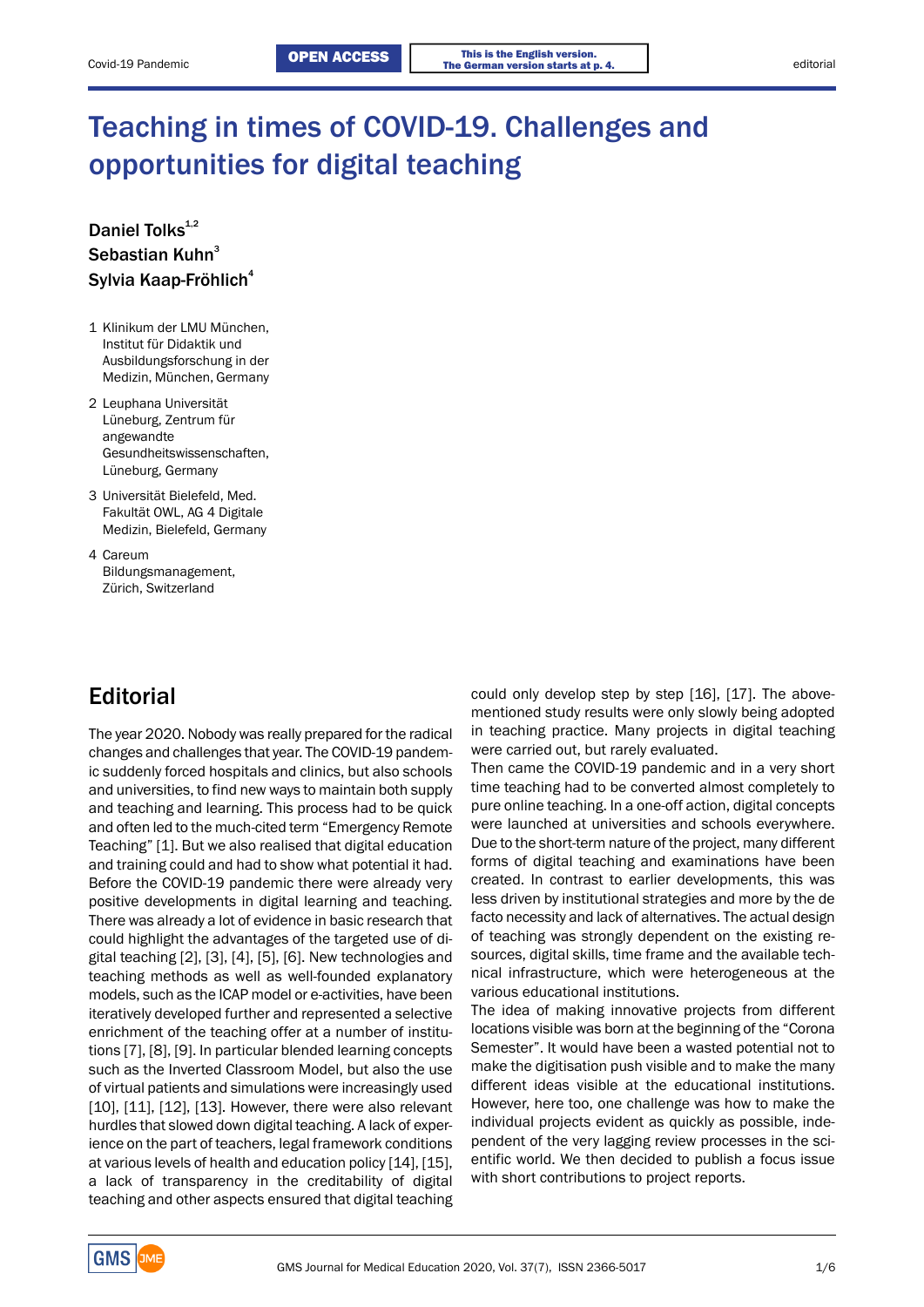What also caught us off guard was the very positive response of the special issue in the scientific community. A total of 128 contributions were submitted, which, together with the commitees "Digitisation – technologysupported learning and teaching" and "Interprofessional training", as well as the chief editors and Beate Hespelein, were very pleased with the results, but it also faced us with major challenges. We also had to break new ground in the review process and the selection of the corresponding contributions. In particular, we followed the idea that this issue should not be about completely finished research projects, but rather about the various activities and good practice concepts of the actors. Thanks to the joint efforts of all those involved, we have now succeeded in publishing the first of two parts of this special issue. The second part will be published on 28.01.2021.

In this first special issue, the many different articles will now be presented in the hope that the many projects and solutions will serve as inspiration for their own digital teaching. Digital teaching has found its way into all areas of training in medicine and the health care professions, which can be seen in the great variety of contributions. The areas of digital teaching, simulations and virtual patients existed before the COVID-19 pandemic, but now areas such as ethics, mentoring, communication have also been added and reveal new perspectives and challenges that are certainly interesting for all areas of higher education. Digital ideas are particularly in demand in skills training and practical examination formats. Special topics such as communication, examinations and ethics have posed particularly great challenges to teaching, as a large number of articles on these topics show.

We would like to take this opportunity to thank all reviewers who have given us such active support at short notice. Without this unprecedented joint effort, the focus issues would not have been possible. This special issue is now the most voluminous edition in the history of JME.

We hope that this issue can give a lot of new impulses for the design of digital teaching and we also hope that the many different projects in digital teaching will also survive the COVID-19 pandemic. Last but not least, we also hope that digital education and training will enable tomorrow's health personnel to master crises such as the COVID-19 pandemic in the health system.

# Competing interests

The authors declare that they have no competing interests.

# References

1. Hodges C, Moore S, Lockee B, Trust T, Bond A. The Difference Between Emergency Remote Teaching and Online Learning. Educause Rev. 2020. Zugänglich unter/available from: https://er.educause.edu/articles/2020/3/the-differencebetween-emergency-remote-teaching-and-online-learning

- 2. Stegmann K, Fischer F. Auswirkungen digitaler Medien auf den Wissens- und Kompetenzerwerb an der Hochschule. München: Ludwig-Maximilian-Universität; 2016. p.1-7.
- 3. Liu Q, Peng W, Zhang F, Hu R, Li Y, Yan W. The Effectiveness of Blended Learning in Health Professions: Systematic Review and Meta-Analysis. J Med Internet Res. 2016;18(1):e2. DOI: 10.2196/jmir.4807
- 4. Vaona A, Banzi R, Kwag KH, Rigon G, Cereda D, Pecoraro V, Tramacere I, Lorenzo M. E-learning for health professionals. Cochrane Database Syst Rev. 2018;1(1):CD011736. DOI: 10.1002/14651858.CD011736.pub2
- 5. Fontaine G, Cossette S, Maheu-Cadotte MA, Mailhot T, Deschênes MF, Mathieu-Dupuis G, Coté J, Gagnon MP, Dubé V. Efficacy of adaptive e-learning for health professionals and students: a systematic review and meta-analysis. BMJ Open. 2019;9(8):e025252. DOI: 10.1136/bmjopen-2018-025252
- 6. Kyaw BM, Posadzki P, Paddock S, Car J, Campbell J, Tudor Car L. Effectiveness of Digital Education on Communication Skills Among Medical Students: Systematic Review and Meta-Analysis by the Digital Health Education Collaboration. J Med Internet Res. 2019;21(8):e12967. DOI: 10.2196/12967
- 7. Hege I, Tolks D, Kuhn S, Shiozawa T. Digital skills in healthcare. GMS J Med Educ. 2020;37(6):Doc63. DOI: 10.3205/zma001356
- 8. Chi MT, Wylie R. The ICAP Framework: Linking Cognitive Engagement to Active Learning Outcomes. Educ Psychol. 2014;49(4):219-243. DOI: 10.1080/00461520.2014.965823
- 9. Salmon G. E-tivities: The Key to Active Online Learning. 2. Aufl. New York: Routledge; 2013. p.240. DOI: 10.4324/9780203074640
- 10. Chen F, Lui AM, Martinelli SM. A systematic review of the effectiveness of flipped classrooms in medical education. Med Educ. 2017;51(6):585-597. DOI: 10.1111/medu.13272
- 11. Tolks D, Schäfer C, Raupach T, Kruse L, Sarikas A, Gerhardt-Szép S, Klauer G, Lemos M, Fischer MR, Eichner B, Sostmann K, Hege I. An introduction to the inverted/ flipped classroom model in education and advanced training in medicine and in the healthcare professions. GMS J Med Educ. 2016;33(3):Doc36. DOI: 10.3205/zma001045
- 12. Kononowicz AA, Woodham LA, Edelbring S, Stathakarou N, Davies D, Saxena N, Tudor C L, Carltedt-Duke J, Car J, Zary N. Virtual Patient Simulations in Health Professions Education: Systematic Review and Meta-Analysis by the Digital Health Education Collaboration. J Med Internet Res. 2019;21(7):e14676. DOI: 10.2196/14676
- 13. Cook DA, Hatala R, Brydges R, Zendejas B, Szostek JH, Wang AT, Erwin PJ, Hamstra SJ. Technology-enhanced simulation for health professions education: a systematic review and meta-analysis. JAMA. 2011;306(9):978-988. DOI: 10.1001/jama.2011.1234
- 14. Benning NH, Haag M, Knaup P, Krefting D, Rienhoff O, Suhr M, Hege I, Tolks D. Digital teaching as an instrument for crosslocation teaching networks in medical informatics: opportunities and challenges. GMS J Med Educ. 2020;37(6):Doc56. DOI: 10.3205/zma001349
- 15. Haag M, Igel C, Fischer MR; German Medical Education Society (GMA), Committee "Digitization - Technology-Assisted Learning and Teaching"; Joint working group "Technology-enhanced Teaching and Learning in Medicine (TeLL)" of the German Association for Medical Informatics, Biometry and Epidemiology (gmds) and the German Informatics Society (GI). Digital Teaching and Digital Medicine: A national initiative is needed. GMS J Med Educ. 2018;35(3):Doc43. DOI: 10.3205/zma001189
- 16. Müller C, Füngerlings S, Tolks D. Teaching load a barrier to digitalisation in higher education? A position paper on the framework surrounding higher education medical teaching in the digital age using Bavaria, Germany as an example. GMS J Med Educ. 2018;35(3):Doc34. DOI: 10.3205/zma001180

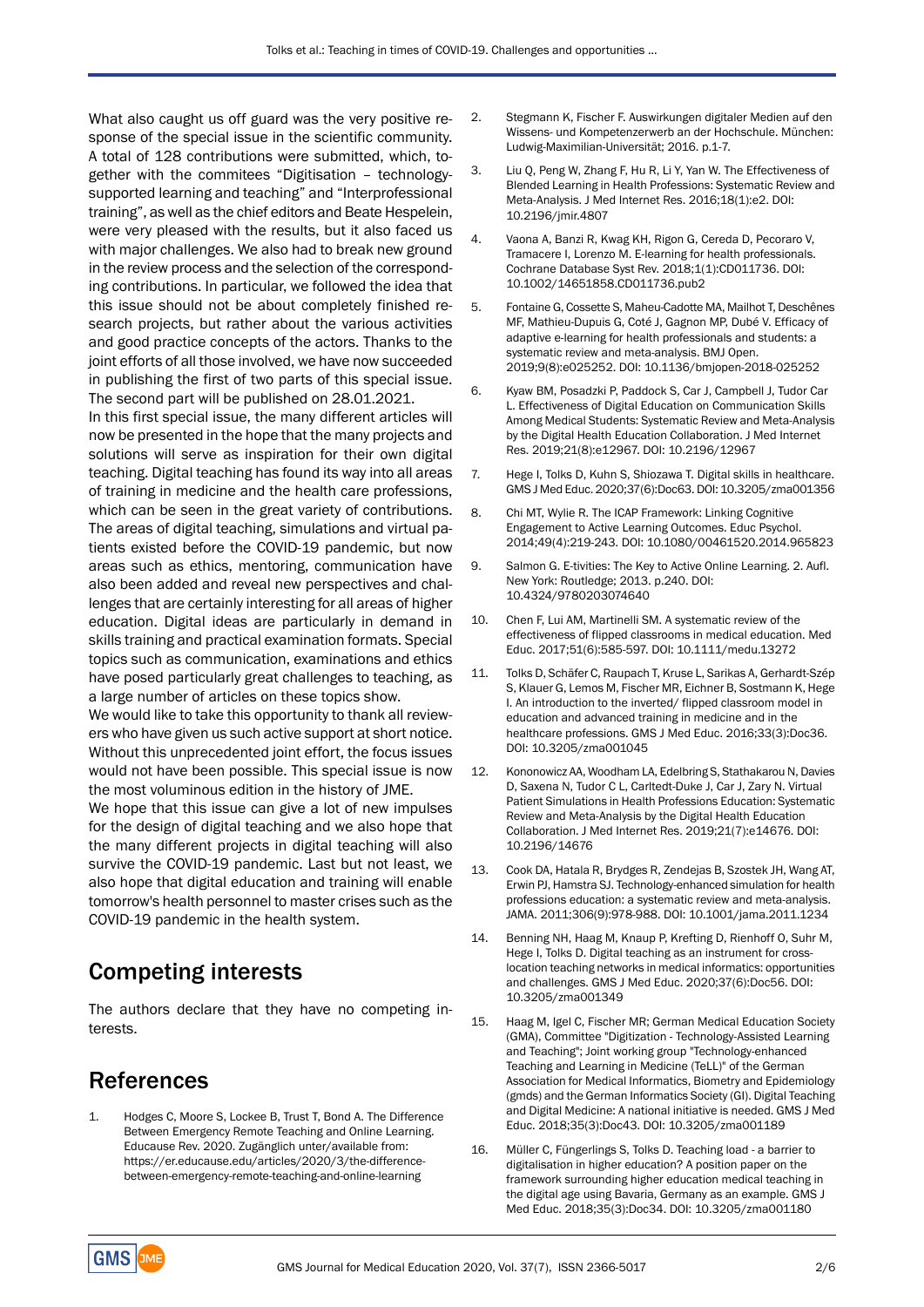17. Kuhn S, Frankenhauser S, Tolks D. Digitale Lehr- und Lernangebote in der medizinischen Ausbildung. Bundesgesundheitsbl. 2017;61(2):201-209. DOI: 10.1007/s00103-017-2673-z

#### Please cite as

*Tolks D, Kuhn S, Kaap-Fröhlich S. Teaching in times of COVID-19. Challenges and opportunities for digital teaching. GMS J Med Educ. 2020;37(7):Doc103. DOI: 10.3205/zma001396, URN: urn:nbn:de:0183-zma0013961*

#### Corresponding author:

Dr. Daniel Tolks

Klinikum der LMU München, Institut für Didaktik und Ausbildungsforschung in der Medizin, Pettenkoferstr. 8a, D-80336 München, Germany daniel.tolks@med.uni-muenchen.de

### This article is freely available from

*https://www.egms.de/en/journals/zma/2020-37/zma001396.shtml*

Received: *2020-11-09* Revised: *2020-11-09* Accepted: *2020-11-09* Published: *2020-12-03*

#### Copyright

*©2020 Tolks et al. This is an Open Access article distributed under the terms of the Creative Commons Attribution 4.0 License. See license information at http://creativecommons.org/licenses/by/4.0/.*

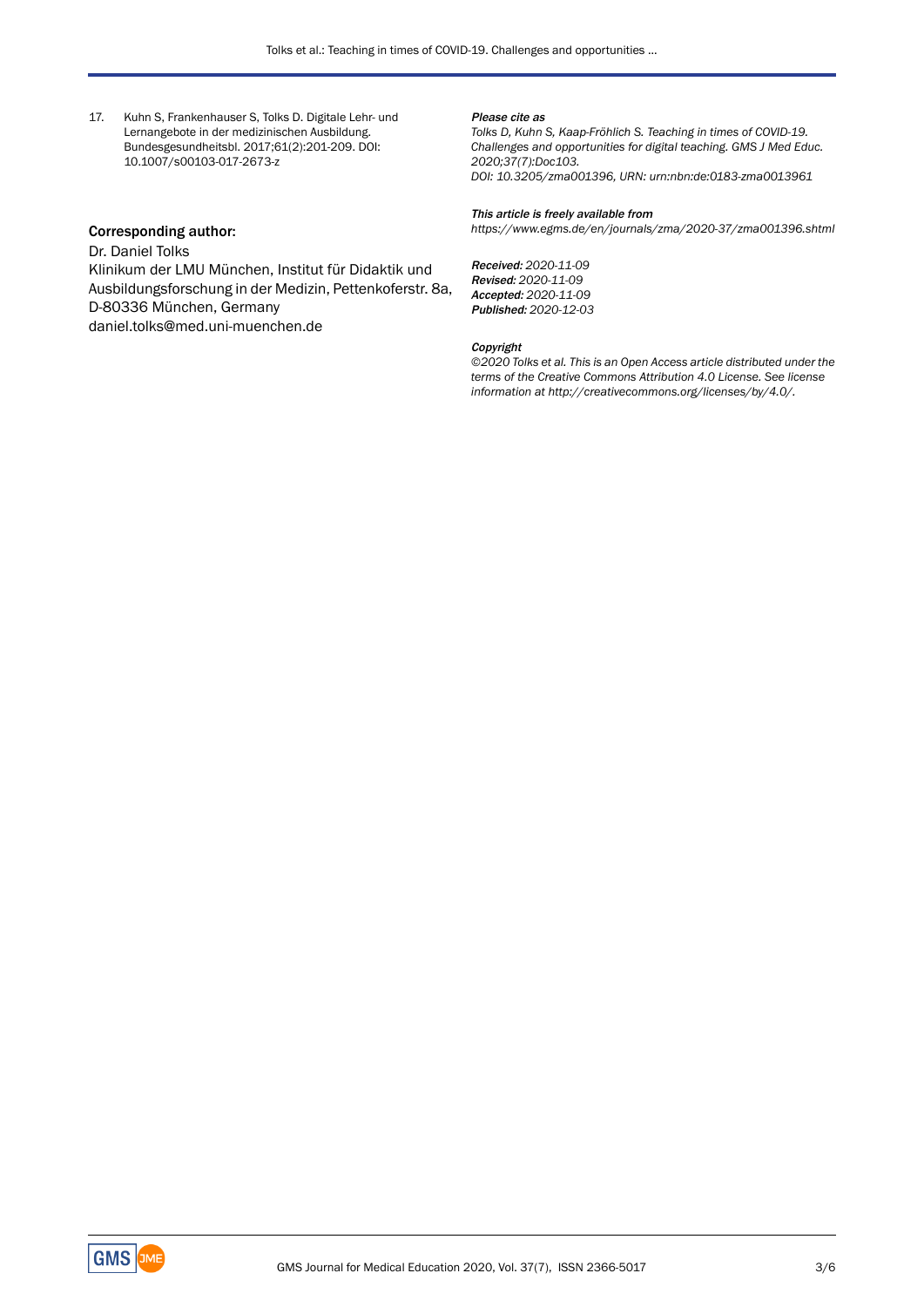# Lehre in Zeiten von COVID-19. Herausforderungen und Chancen für die digitale Lehre

### Daniel Tolks<sup>1,2</sup> Sebastian Kuhn<sup>3</sup> Sylvia Kaap-Fröhlich 4

- 1 Klinikum der LMU München, Institut für Didaktik und Ausbildungsforschung in der Medizin, München, Deutschland
- 2 Leuphana Universität Lüneburg, Zentrum für angewandte Gesundheitswissenschaften, Lüneburg, Deutschland
- 3 Universität Bielefeld, Med. Fakultät OWL, AG 4 Digitale Medizin, Bielefeld, Deutschland
- 4 Careum Bildungsmanagement, Zürich, Schweiz

## Leitartikel

Das Jahr 2020. Niemand war wirklich auf den einschneidenden Veränderungen und Herausforderungen in diesem Jahr vorbereitet. Durch die COVID-19-Pandemie mussten die Spitäler und Krankenhäuser aber auch Schulen und Hochschulen plötzlich neue Wege gehen, um sowohl Versorgung als auch Unterricht und Lehre aufrecht zu erhalten. Dieser Prozess musste schnell gehen und führte in der Bildung oftmals zu dem viel zitierten Begriff des "Emergency Remote Teachings" [1]. Aber uns wurde auch klar, dass nun die digitale Aus- und Weiterbildung zeigen konnte und musste, welches Potential in ihr steckt. Vor der COVID-19 Pandemie gab es bereits sehr erfreuliche Entwicklungen des digitalen Lernens und Lehrens. In der Grundlagenforschung gab es bereits viele Evidenzen, die die Vorteile die den gezielten Einsatz der digitalen Lehre herausstellen konnte [2], [3], [4], [5], [6]. Neue Technologien und Lehrmethoden sowie fundierte Erklärungsmodelle, wie das ICAP-Modell oder die E-tivities wurden iterativ weiterentwickelt und stellten an einer Reihe von Institutionen eine punktuelle Anreicherung des Unterrichtsangebots dar [7], [8], [9]. Insbesondere Blended Learning Konzepte wie das Inverted Classroom Model, aber auch der Einsatz von Virtual Patients und Simulationen wurden vermehrt eingesetzt [10], [11], [12], [13]. Es gab aber auch relevante Hürden, die die digitale Lehre ausgebremst haben. Mangelnde Erfahrung der Lehrpersonen, rechtliche Rahmenbedingungen auf verschiedenen gesundheits- und bildungspolitischen Ebenen [14], [15], mangelnde Transparenz bei der Anrechenbarkeit von digitalem Unterricht und weitere Aspekte sorgten dafür, dass sich die digitale Lehre nur schrittweise weiterentwickeln konnte [16], [17]. Die oben genannten Studienergebnisse kamen nur langsam in der Praxis der Lehre an. Viele Projekte in der digitalen Lehre wurden zwar durchgeführt, aber nur selten evaluiert. Dann kam die COVID-19 Pandemie und in kürzester Zeit musste der Unterricht fast komplett auf reine Online-

Lehre umgestellt werden. In einer einmaligen Aktion, wurde überall an Hochschulen und Schulen digitale Konzepte auf den Weg gebracht. Aufgrund der Kurzfristigkeit sind viele unterschiedliche Formen der digitalen Lehre und Prüfungen entstanden. Die war im Gegensatz zu früheren Entwicklungen weniger von institutionellen Strategien getragen, sondern von der faktischen Notwendigkeit und Alternativlosigkeit. Die eigentliche Ausgestaltung der Lehre war dabei stark abhängig von den vorbestehenden Ressourcen, der digitalen Kompetenzen, dem Zeitrahmen und der zur Verfügung stehenden technischen

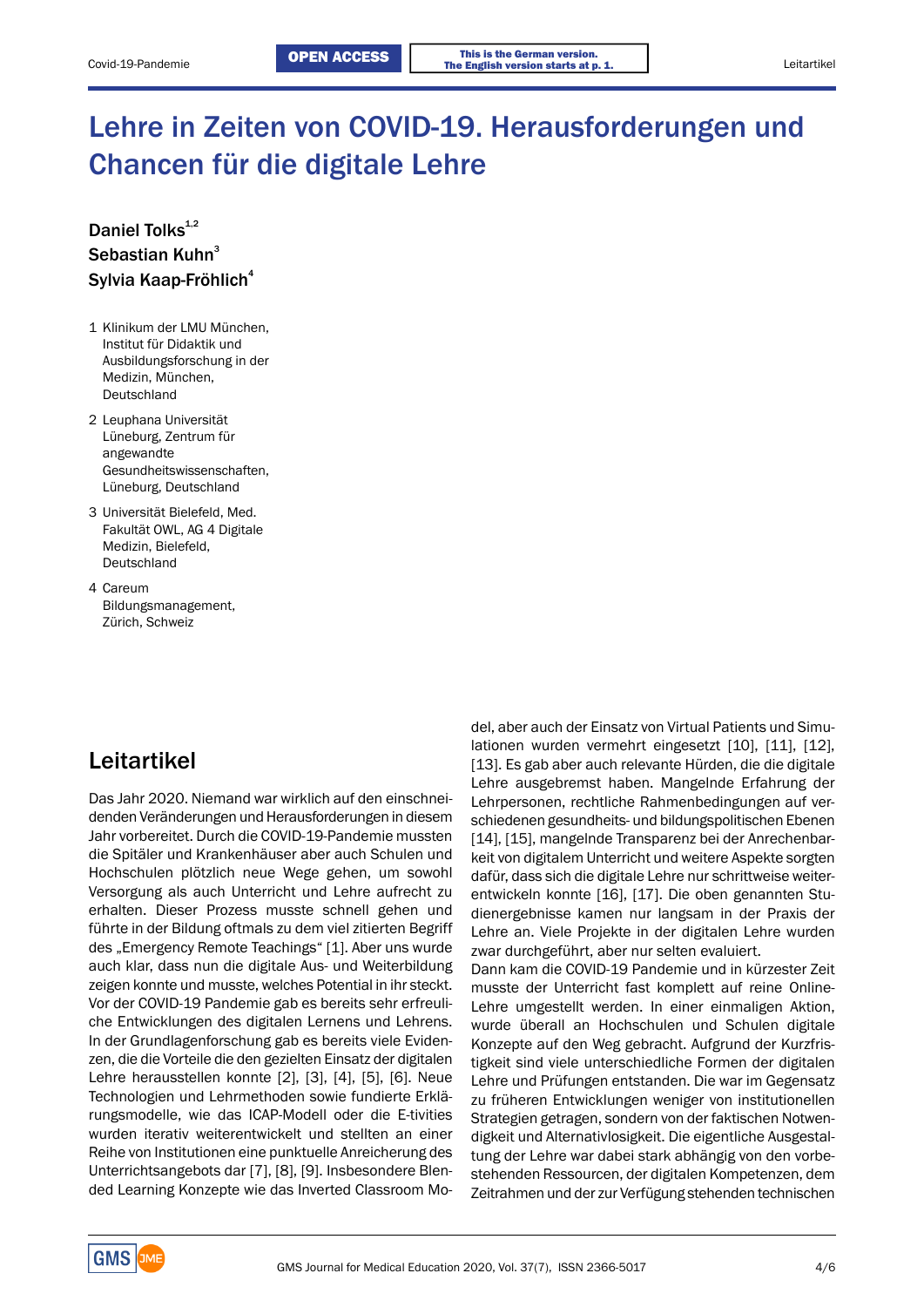Infrastruktur, die an den verschiedenen Bildungsinstitutionen heterogen ausgeprägt waren.

Die Idee, innovative Projekte unterschiedlicher Standorten sichtbar zu machen, entstand zum Beginn des "Corona-Semesters". Es wäre verschenktes Potential gewesen, den Digitalisierungsschub nicht auch sichtbar zu machen und die vielen unterschiedlichen Ideen an den Bildungseinrichtungen sichtbar zu machen. Eine Herausforderung war aber auch hier, wie man möglichst schnell die einzelnen Projekte evident machen kann, unabhängig von den sehr lagen Review-Prozessen in der Wissenschaftswelt. Wir haben uns dann dazu entschieden, ein Schwerpunktheft mit kurzen Beiträgen zu Projektberichten herauszugeben.

Was uns ebenso kalt erwischt hat, war die sehr große Resonanz des Themenheftes in der wissenschaftlichen Community. Insgesamt wurden 128 Beiträge eingereicht, was uns Herausgeber, gemeinsam mit dem Ausschuss "Digitalisierung - Technologie-unterstütztes Lernen und Lehren" und dem Ausschuss "Interprofessionelle Ausbildung" sowie die Schriftleiter und Beate Hespelein natürlich sehr gefreut hat, allerdings auch vor große Herausforderungen gestellt hat. Wir mussten auch hier neue Wege beschreiten bei dem Review-Verfahren und der Auswahl der entsprechenden Beiträge. Wir haben dabei insbesondere die Idee verfolgt, dass es sich in diesem Themenheft nicht um komplett abgeschossenen Forschungsprojekte handeln soll, sondern eben die unterschiedlichen Aktivitäten und Good-Practice Konzepte der Akteure darstellen soll. Mit einer gemeinsamen Kraftanstrengung aller Beteiligen ist es uns nun gelungen, den ersten von zwei Teilen des Schwerpunktheftes zu veröffentlichen.

In diesem ersten Sonderheft sollen nun die vielen unterschiedlichen Projekte dargestellt werden mit der Hoffnung, dass die vielen Projekte und Lösungswege als Inspiration dienen für die eigene digitale Lehre. In allen Bereichen der Ausbildung in der Medizin und den Gesundheitsberufen hat die digitale Lehre Einzug gehalten, was sich an der großen Vielfalt der Beiträge ablesen lässt. Die Bereiche digitale Lehre, Simulationen und virtuelle Patienten gab es schon vor der COVID-19-Pandemie, nun sind aber auch Bereiche wie Ethik, Mentoring, Kommunikation dazu gestoßen und zeigen neue Perspektiven und Herausforderungen auf, die sicherlich für alle Bereiche der Hochschulausbildung interessant sind. Digitale Ideen sind besonders auch im Skills-Training und in praktischen Prüfungsformaten gefragt. Spezielle Themen wie Kommunikation, Prüfungen und Ethik haben dabei die Lehre auf besonders große Herausforderungen gestellt, wie eine Vielzahl von Artikel zu diesen Themen zeigt.

Wir möchte uns an dieser Stelle bei alle Reviewern bedanken, die uns kurzfristig so tatkräftig unterstützt haben. Ohne diese beispiellose gemeinsame Anstrengung wären die Schwerpunkthefte nicht möglich gewesen. Dieses Schwerpunktheft ist nun die umfangreichste Ausgabe in der Geschichte der JME.

Wir hoffen, dass diese Ausgabe eine Vielzahl von neuen Impulsen für die Ausgestaltung des digitalen Unterrichtens geben kann und hoffen ebenso, dass die vielen unterschiedlichen Projekte in der digitalen Lehre auch über die COVID-19-Pandemie Bestand haben werden. Nicht zuletzt hoffen wir auch, dass die digitale Aus- und Weiterbildung das Gesundheitspersonal von morgen befähigen, Krisen wie die COVID-19-Pandemie im Gesundheitssystem zu meistern.

## Literatur

- 1. Hodges C, Moore S, Lockee B, Trust T, Bond A. The Difference Between Emergency Remote Teaching and Online Learning. Educause Rev. 2020. Zugänglich unter/available from: https://er.educause.edu/articles/2020/3/the-differencebetween-emergency-remote-teaching-and-online-learning
- 2. Stegmann K, Fischer F. Auswirkungen digitaler Medien auf den Wissens- und Kompetenzerwerb an der Hochschule. München: Ludwig-Maximilian-Universität; 2016. p.1-7.
- 3. Liu Q, Peng W, Zhang F, Hu R, Li Y, Yan W. The Effectiveness of Blended Learning in Health Professions: Systematic Review and Meta-Analysis. J Med Internet Res. 2016;18(1):e2. DOI: 10.2196/jmir.4807
- 4. Vaona A, Banzi R, Kwag KH, Rigon G, Cereda D, Pecoraro V, Tramacere I, Lorenzo M. E-learning for health professionals. Cochrane Database Syst Rev. 2018;1(1):CD011736. DOI: 10.1002/14651858.CD011736.pub2
- 5. Fontaine G, Cossette S, Maheu-Cadotte MA, Mailhot T, Deschênes MF, Mathieu-Dupuis G, Coté J, Gagnon MP, Dubé V. Efficacy of adaptive e-learning for health professionals and students: a systematic review and meta-analysis. BMJ Open. 2019;9(8):e025252. DOI: 10.1136/bmjopen-2018-025252
- 6. Kyaw BM, Posadzki P, Paddock S, Car J, Campbell J, Tudor Car L. Effectiveness of Digital Education on Communication Skills Among Medical Students: Systematic Review and Meta-Analysis by the Digital Health Education Collaboration. J Med Internet Res. 2019;21(8):e12967. DOI: 10.2196/12967
- 7. Hege I, Tolks D, Kuhn S, Shiozawa T. Digital skills in healthcare. GMS J Med Educ. 2020;37(6):Doc63. DOI: 10.3205/zma001356
- 8. Chi MT, Wylie R. The ICAP Framework: Linking Cognitive Engagement to Active Learning Outcomes. Educ Psychol. 2014;49(4):219-243. DOI: 10.1080/00461520.2014.965823
- 9. Salmon G. E-tivities: The Key to Active Online Learning. 2. Aufl. New York: Routledge; 2013. p.240. DOI: 10.4324/9780203074640
- 10. Chen F, Lui AM, Martinelli SM. A systematic review of the effectiveness of flipped classrooms in medical education. Med Educ. 2017;51(6):585-597. DOI: 10.1111/medu.13272
- 11. Tolks D, Schäfer C, Raupach T, Kruse L, Sarikas A, Gerhardt-Szép S, Klauer G, Lemos M, Fischer MR, Eichner B, Sostmann K, Hege I. An introduction to the inverted/ flipped classroom model in education and advanced training in medicine and in the healthcare professions. GMS J Med Educ. 2016;33(3):Doc36. DOI: 10.3205/zma001045
- 12. Kononowicz AA, Woodham LA, Edelbring S, Stathakarou N, Davies D, Saxena N, Tudor C L, Carltedt-Duke J, Car J, Zary N. Virtual Patient Simulations in Health Professions Education: Systematic Review and Meta-Analysis by the Digital Health Education Collaboration. J Med Internet Res. 2019;21(7):e14676. DOI: 10.2196/14676
- 13. Cook DA, Hatala R, Brydges R, Zendejas B, Szostek JH, Wang AT, Erwin PJ, Hamstra SJ. Technology-enhanced simulation for health professions education: a systematic review and meta-analysis. JAMA. 2011;306(9):978-988. DOI: 10.1001/jama.2011.1234